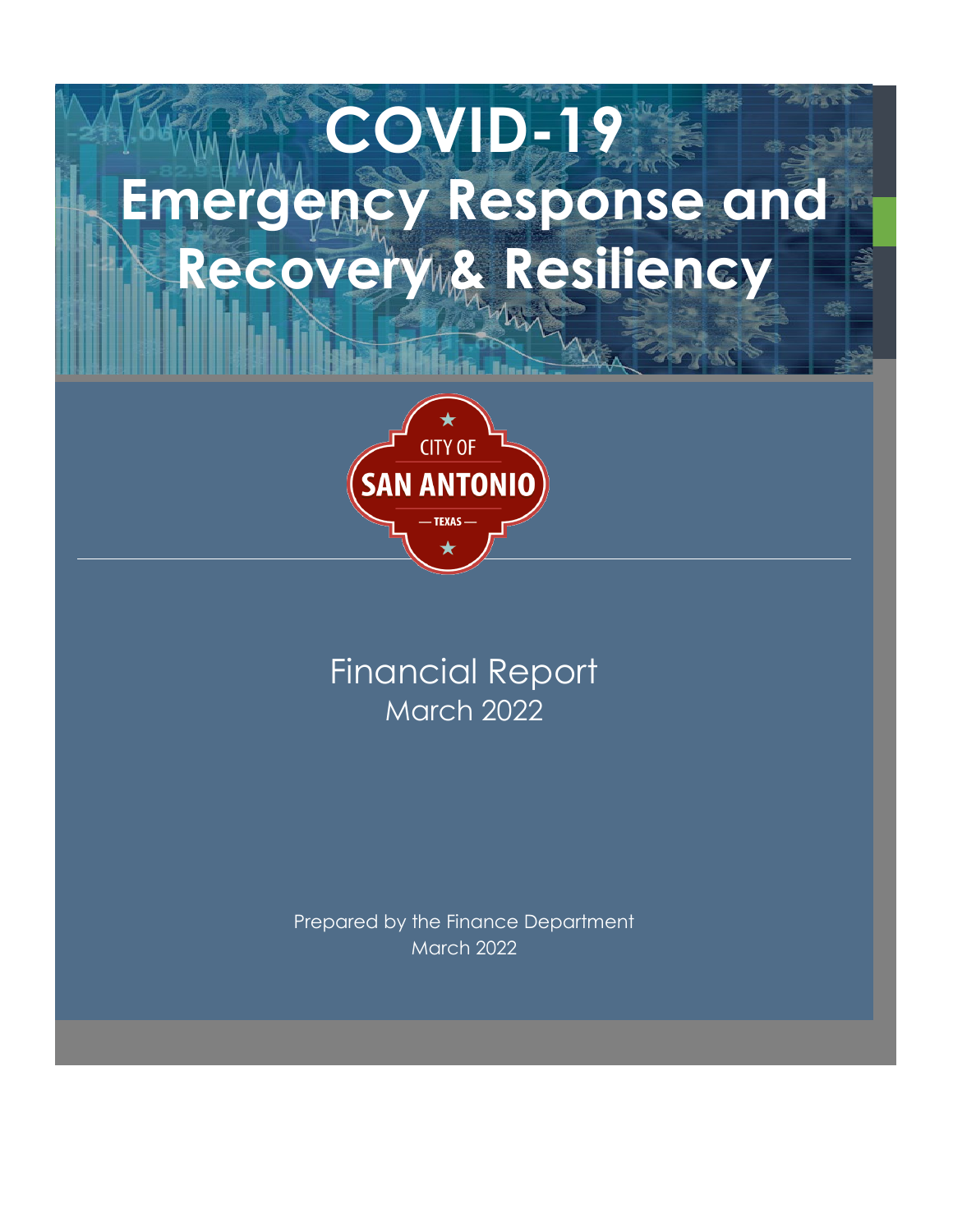# COVID-19 Recovery & Resiliency Plan

**March 2022 Financial Report**

# TABLE OF CONTENTS

| Title                          | Page           |
|--------------------------------|----------------|
|                                |                |
| Summary of Revenues & Expenses |                |
| <b>Emergency Response</b>      | $\overline{2}$ |
| Health Implementation Plan     | 3              |
| Recovery & Resiliency Plan     | $\overline{4}$ |
| <b>Other Programs</b>          | $\overline{5}$ |
| <b>Variance Explanations</b>   | 6              |
| <b>Spending Plans</b>          | 8 - 11         |

All financial data is from the City's financial management system. This is an unaudited financial report.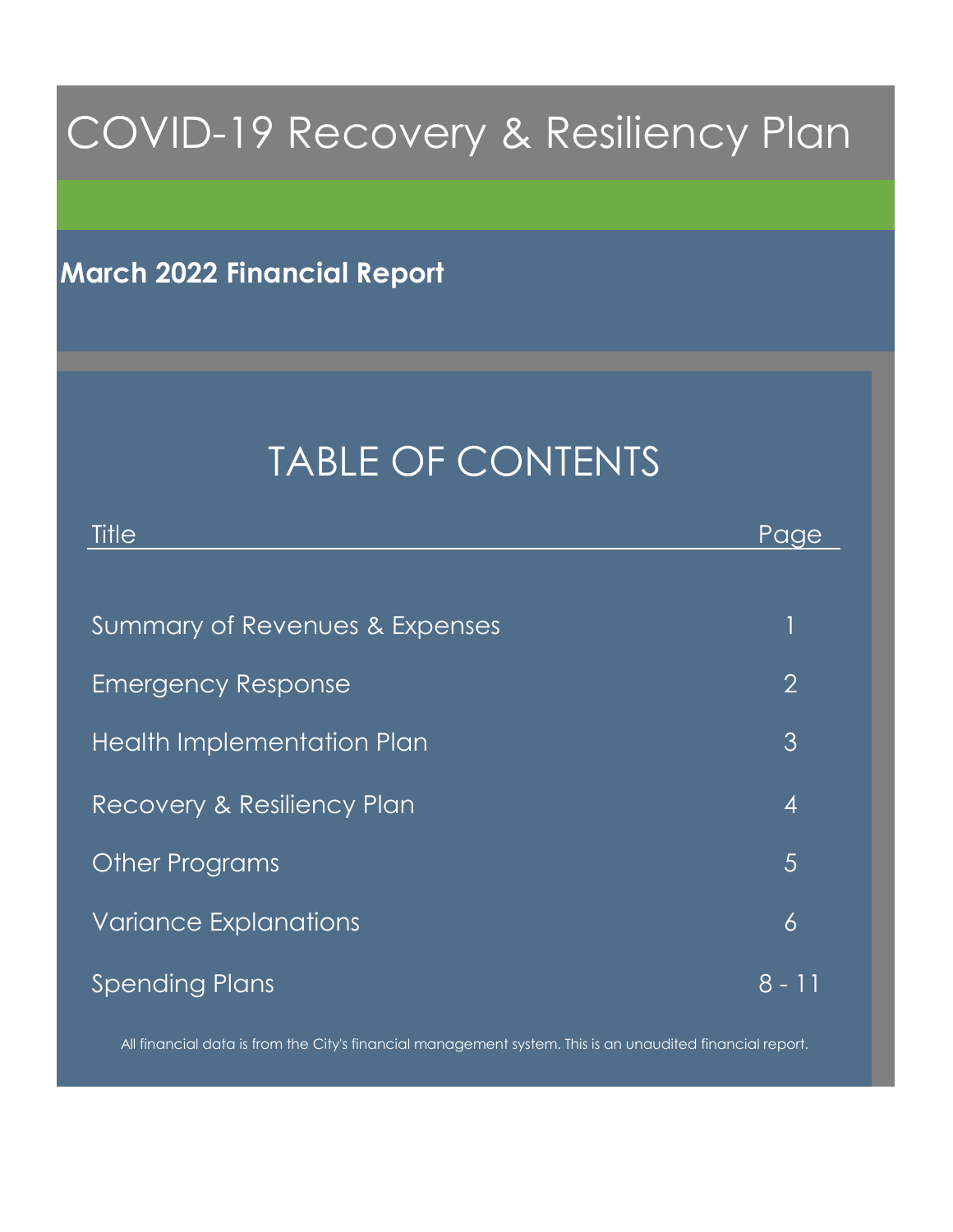#### March 2022 Financial Report

|                         |                                                   | <b>Revised Budget</b> | <b>Plan thru March</b> | <b>Actuals thru March</b> | <b>Variance</b> | $\%$<br><b>Spent</b> |
|-------------------------|---------------------------------------------------|-----------------------|------------------------|---------------------------|-----------------|----------------------|
|                         |                                                   |                       |                        |                           |                 |                      |
|                         | <b>FUNDING SOURCE</b>                             |                       |                        |                           |                 |                      |
|                         | <b>Coronavirus Relief Fund</b>                    | \$<br>270,713,278 \$  | 270,713,278 \$         | 270,713,278 \$            |                 | 100.0%               |
| $\mathbf{1}$            | <b>General Fund</b>                               | 139,460,881           | 92,702,233             | 90,447,049                | (2, 255, 184)   | 64.9%                |
|                         | <b>TIRZ</b>                                       | 4,036,233             | 4,036,233              | 4,036,233                 |                 | 100.0%               |
|                         | San Antonio Housing Trust                         | 6,000,000             | 6,000,000              | 6,000,000                 |                 | 100.0%               |
| $\mathbf{2}$            | FEMA Reimbursement (100%)                         | 14,626,864            | 10,689,504             | 11,393,320                | 703,816         | 77.9%                |
| $\overline{\mathbf{3}}$ | <b>Bexar County Agreement</b>                     | 15,917,196            | 11,928,511             | 11,740,685                | (187, 826)      | 73.8%                |
| $\overline{\mathbf{4}}$ | <b>Other Federal Grants</b>                       | 253,013,571           | 200,522,169            | 202,294,978               | 1,772,809       | 80.0%                |
|                         | <b>Donations</b>                                  | 242,283               | 242,283                | 242,283                   |                 | 100.0%               |
|                         | <b>Total Resources</b>                            | \$<br>704,010,307 \$  | 596,834,212 \$         | 596,867,826 \$            | 33,615          | 84.8%                |
|                         |                                                   |                       |                        |                           |                 |                      |
|                         | <b>EXPENSES BY PROGRAM</b>                        |                       |                        |                           |                 |                      |
|                         | <b>Emergency Response</b>                         |                       |                        |                           |                 |                      |
|                         | Eligible Payroll, Protective Equipment & Supplies | \$<br>175,459,168 \$  | 175,459,168 \$         | 175,459,168 \$            |                 | 100.0%               |
|                         | <b>Health Implementation Plan</b>                 |                       |                        |                           |                 |                      |
|                         | <b>Metro Health</b>                               | \$<br>26,333,640 \$   | 26,324,657 \$          | 26,324,657 \$             |                 | 100.0%               |
|                         | Fire                                              | 5,332,360             | 5,332,360              | 5,332,360                 |                 | 100.0%               |
|                         | <b>COVID-19 Vaccinations</b>                      | 43,029,538            | 16,329,368             | 16,259,408                | 69,960          | 37.8%                |
|                         | <b>SA Forward</b>                                 | 16,784,316            |                        |                           |                 |                      |
|                         | Subtotal                                          | \$<br>91,479,854 \$   | 47,986,384 \$          | 47,916,425 \$             | 69,960          | 52.4%                |
|                         | <b>Recovery &amp; Resiliency</b>                  |                       |                        |                           |                 |                      |
| 5                       | <b>Workforce Development</b>                      | \$<br>55,335,705 \$   | 38,966,505 \$          | 38,609,771 \$             | 356,734         | 69.8%                |
|                         | Housing Security EHAP Ph 1-4                      | 157,204,326           | 151,570,677            | 151,342,392               | 228,286         | 96.3%                |
|                         | Housing Security (not including EHAP)             | 41,794,479            | 32,088,883             | 33,338,864                | (1, 249, 981)   | 79.8%                |
| 5                       | <b>Small Business</b>                             | 52,456,283            | 51,699,430             | 51,694,519                | 4,911           | 98.5%                |
|                         | Digital Inclusion                                 | 18,897,546            | 6,992,011              | 6,660,432                 | 331,579         | 35.2%                |
|                         | <b>Subtotal</b>                                   | \$<br>325,688,339 \$  | 281,317,507 \$         | 281,645,978 \$            | (328, 471)      | 86.5%                |
|                         | <b>Other CARES/CRRSA Programs</b>                 |                       |                        |                           |                 |                      |
|                         | Airport                                           | \$<br>55,121,445 \$   | 42,046,215 \$          | 42,046,215 \$             |                 | 76.3%                |
|                         | Child Care Services Program                       | 38,762,960            | 38,573,449             | 38,573,449                |                 | 99.5%                |
|                         | <b>Public Safety</b>                              | 5,524,529             | 4,521,957              | 4,463,780                 | 58,178          | 80.8%                |
|                         | Head Start and Early Head Start                   | 3,347,389             | 2,419,064              | 2,375,442                 | 43,622          | 71.0%                |
|                         | <b>Senior Nutrition</b>                           | 1,323,060             | 1,323,060              | 1,323,060                 |                 | 100.0%               |
|                         | Health                                            | 6,184,397             | 2,438,176              | 2,317,023                 | 121,153         | 37.5%                |
|                         | Other                                             | 1,119,166             | 749,231                | 747,288                   | 1,943           | 66.8%                |
|                         | <b>Subtotal</b>                                   | \$<br>111,382,946 \$  | 92,071,153 \$          | 91,846,256 \$             | 224,896         | 82.5%                |
|                         | <b>Total Expenditures</b>                         | \$<br>704,010,307 \$  | 596,834,212 \$         | 596,867,826 \$            | (33, 615)       | 84.8%                |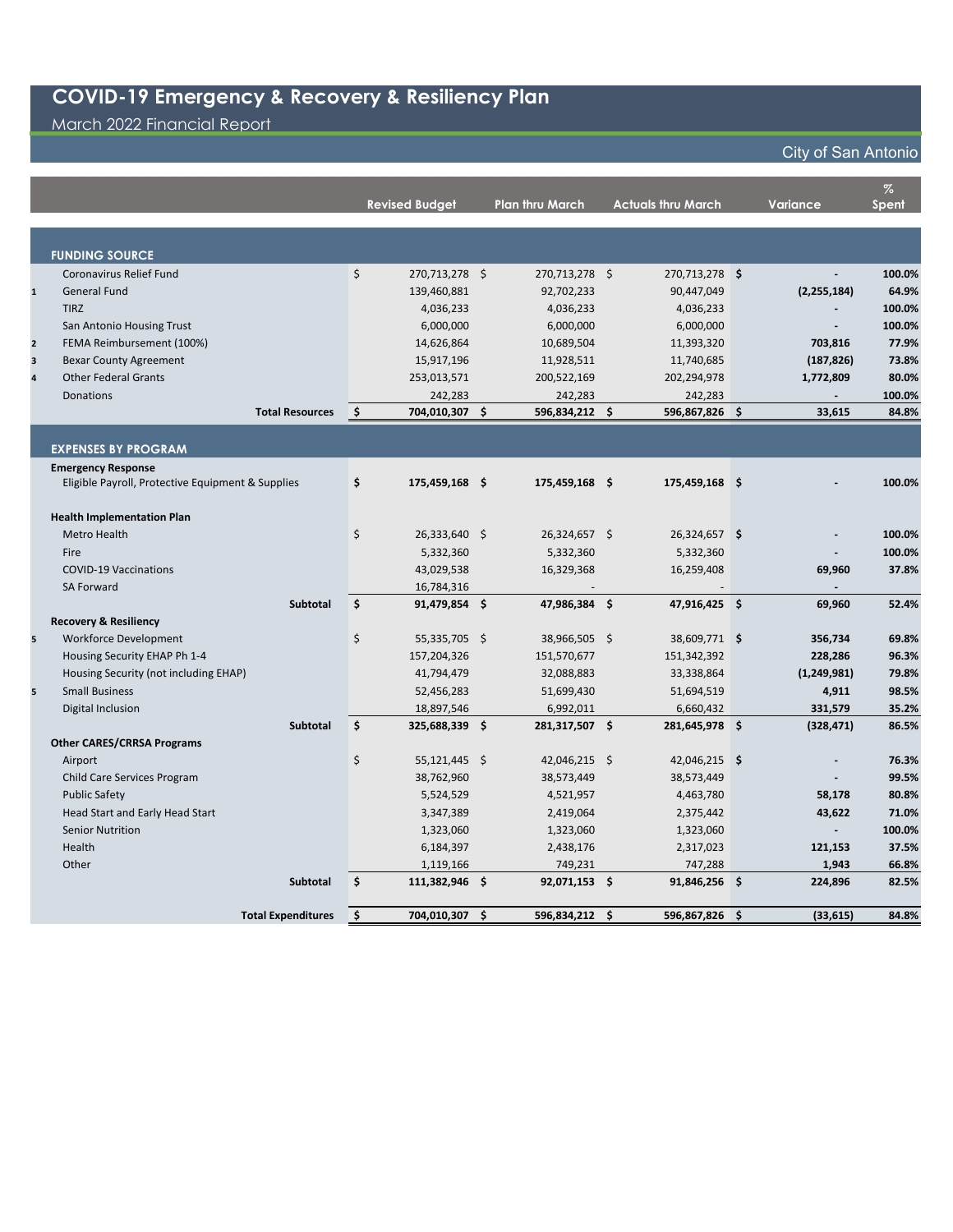March 2022 Financial Report

|                                             |                      |                        |    |                           |                          | $\%$         |
|---------------------------------------------|----------------------|------------------------|----|---------------------------|--------------------------|--------------|
|                                             | <b>Budget</b>        | <b>Plan thru March</b> |    | <b>Actuals thru March</b> | Variance                 | <b>Spent</b> |
|                                             |                      |                        |    |                           |                          |              |
| <b>EMERGENCY RESPONSE</b>                   |                      |                        |    |                           |                          |              |
| <b>Eligible Payroll</b>                     |                      |                        |    |                           |                          |              |
| <b>Fire Payroll</b>                         | \$<br>143,403,064 \$ | 143,403,064            | Ŝ. | 143,403,064 \$            | $\overline{\phantom{a}}$ | 100.0%       |
| <b>Health Payroll</b>                       | 3,633,560            | 3,633,560              |    | 3,633,560                 | $\overline{\phantom{a}}$ | 100.0%       |
| Police Payroll                              | 2,419,263            | 2,419,263              |    | 2,419,263                 | $\overline{\phantom{a}}$ | 100.0%       |
| All Other Departments                       | 12,424,775           | 12,424,775             |    | 12,424,775                | $\overline{\phantom{a}}$ | 100.0%       |
| <b>City PPE &amp; Supplies</b>              | 9,830,521            | 9,830,521              |    | 9,830,521                 | $\overline{\phantom{a}}$ | 100.0%       |
| <b>EOC Operations &amp; Isolation Units</b> | 2,338,480            | 2,338,480              |    | 2,338,480                 | $\overline{\phantom{a}}$ | 100.0%       |
| <b>Solid Waste Excess Tonnage</b>           | 1,409,505            | 1,409,505              |    | 1,409,505                 | $\overline{\phantom{0}}$ | 100.0%       |
| <b>Total City Emergency Response</b>        | 175,459,168          | 175,459,168            |    | 175,459,168               |                          | 100.0%       |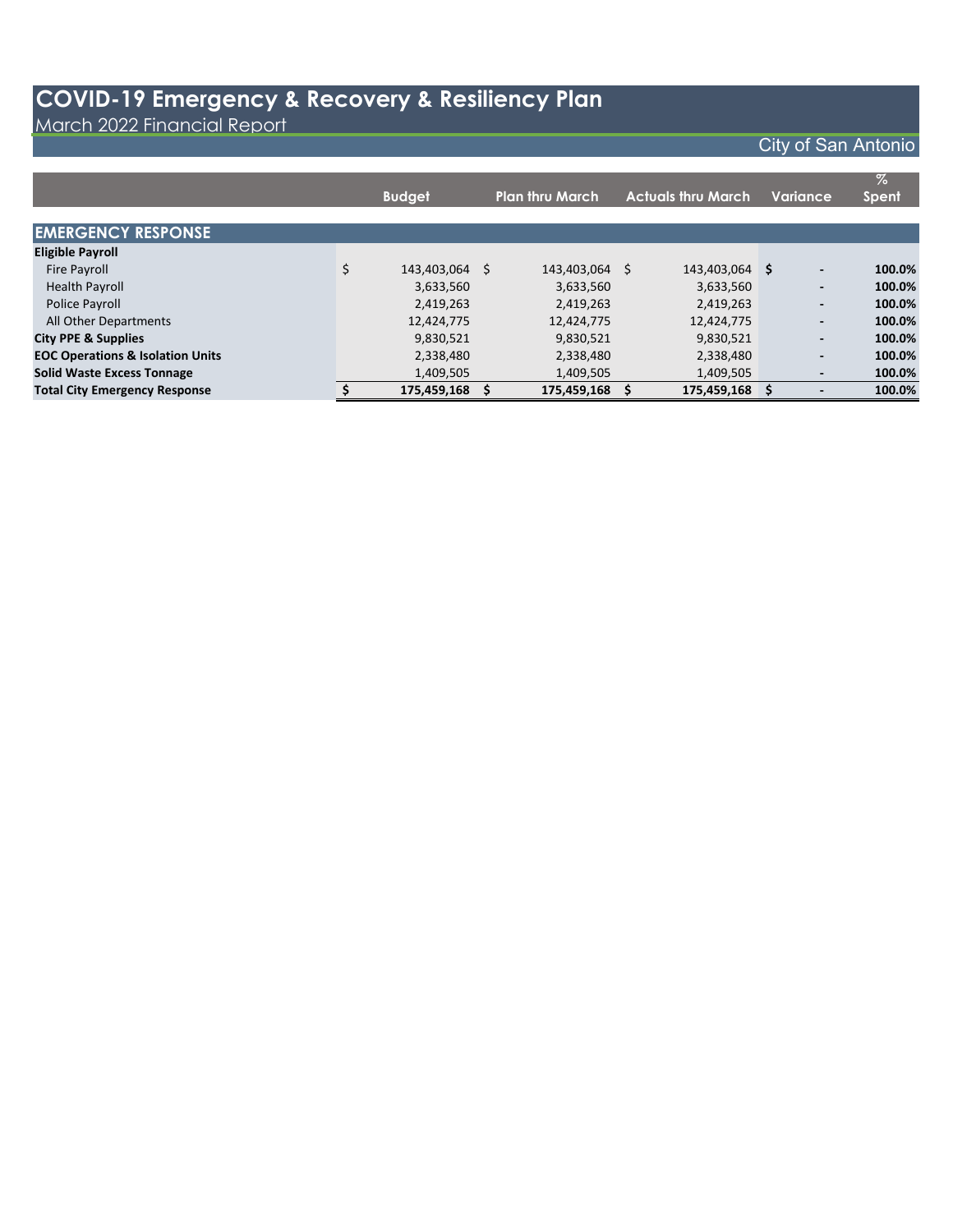March 2022 Financial Report

|                                           |              |    | <b>Budget</b> | <b>Plan thru March</b> |    | <b>Actuals thru March</b> | Variance |                          | $\%$<br><b>Spent</b> |
|-------------------------------------------|--------------|----|---------------|------------------------|----|---------------------------|----------|--------------------------|----------------------|
| <b>HEALTH IMPLEMENTATION PLAN</b>         |              |    |               |                        |    |                           |          |                          |                      |
| <b>Metro Health Department</b>            |              |    |               |                        |    |                           |          |                          |                      |
| <b>COVID-19 Project Management</b>        |              | \$ | 4,666,446 \$  | $4,666,446$ \$         |    | 4,666,446 \$              |          |                          | 100.0%               |
| <b>COVID-19 Testing Task Force</b>        |              |    | 7,769,365     | 7,785,663              |    | 7,785,663                 |          |                          | 100.2%               |
| COVID-19 Main COVID Hotline               |              |    | 62,411        | 62,411                 |    | 62,411                    |          |                          | 100.0%               |
| COVID-19 Media Relations & Communication  |              |    | 2,339,604     | 2,339,604              |    | 2,339,604                 |          |                          | 100.0%               |
| COVID-19 Community Health & Prevention    |              |    | 403.092       | 403.092                |    | 403.092                   |          | ۰                        | 100.0%               |
| COVID-19 Data Management                  |              |    | 603,093       | 603,093                |    | 603,093                   |          | ۰                        | 100.0%               |
| COVID-19 COVID Case Investigation Team    |              |    | 8,155,517     | 8,121,108              |    | 8,121,108                 |          |                          | 99.6%                |
| <b>COVID-19 Contact Tracing</b>           |              |    | 789,332       | 789,332                |    | 789,332                   |          | ۰                        | 100.0%               |
| COVID-19 Congregate Settings              |              |    | 806,808       | 807,438                |    | 807,438                   |          | $\overline{\phantom{0}}$ | 100.1%               |
| COVID-19 Provider Hotline                 |              |    | 47,624        | 47,624                 |    | 47,624                    |          | 0                        | 100.0%               |
| COVID-19 Provider Relations & Epi Hotline |              |    | 105,839       | 105,839                |    | 105,839                   |          | 0                        | 100.0%               |
| <b>COVID-19 PHEP Support</b>              |              |    | 138,129       | 138,129                |    | 138,129                   |          | 0                        | 100.0%               |
| COVID-19 Research                         |              |    | 434,128       | 434,128                |    | 434,128                   |          |                          | 100.0%               |
| <b>COVID-19 Mass Vaccination Clinic</b>   |              |    | 12,252        | 20,750                 |    | 20,750                    |          |                          | 169.4%               |
| <b>SA Forward</b>                         |              |    | 16,784,316    |                        |    |                           |          | $\overline{\phantom{0}}$ | 0.0%                 |
|                                           | <b>Total</b> | Ś. | 43,117,956 \$ | 26,324,657             | Ś. | 26,324,657 \$             |          | $\overline{\phantom{0}}$ | 61.1%                |
|                                           |              |    |               |                        |    |                           |          |                          |                      |
| <b>HEALTH IMPLEMENTATION PLAN</b>         |              |    |               |                        |    |                           |          |                          |                      |
| <b>Fire Denartment</b>                    |              |    |               |                        |    |                           |          |                          |                      |

| <b>Fire Department</b>                |           |           |           |                          |        |
|---------------------------------------|-----------|-----------|-----------|--------------------------|--------|
| Decontamination Equipment             | 76,880 \$ | 76,880    | 76,880 \$ | $\overline{\phantom{0}}$ | 100.0% |
| Fire & EMS Vehicle Equipment          | 300,853   | 300,853   | 300,853   | $\overline{\phantom{0}}$ | 100.0% |
| <b>MIH Equipment</b>                  | 300,051   | 300,051   | 300,051   | $\overline{\phantom{0}}$ | 100.0% |
| <b>MIH Medications</b>                | 1,087     | 1,087     | 1,087     | $\blacksquare$           | 100.0% |
| <b>Protective Personnel Equipment</b> | 301,305   | 301,305   | 301,305   | $\overline{\phantom{0}}$ | 100.0% |
| <b>SAFD First Responder Payroll</b>   | 3,737,838 | 3,737,838 | 3,737,838 | $\blacksquare$           | 100.0% |
| <b>Testing Mobile Unit</b>            | 614.346   | 614,346   | 614.346   |                          | 100.0% |
| <b>Total</b>                          | 5,332,360 | 5,332,360 | 5,332,360 |                          | 100.0% |

| <b>COVID-19 VACCINATION PLAN</b>          |            |            |                |           |       |
|-------------------------------------------|------------|------------|----------------|-----------|-------|
| <b>Fire &amp; Metro Health Department</b> |            |            |                |           |       |
| <b>COVID-19 Mass Vaccinations</b>         | 13,025,987 | 9,542,890  | $9,782,643$ \$ | (239,753) | 75.1% |
| <b>Mobile Vaccinations</b>                | 26,013,813 | 5,401,298  | 5,091,584      | 309,713   | 19.6% |
| <b>Homebound Vaccinations</b>             | 3.989.738  | 1,385,180  | 1.385.180      | 0         | 34.7% |
| <b>Total</b>                              | 43,029,538 | 16.329.368 | 16,259,408     | 69.960    | 37.8% |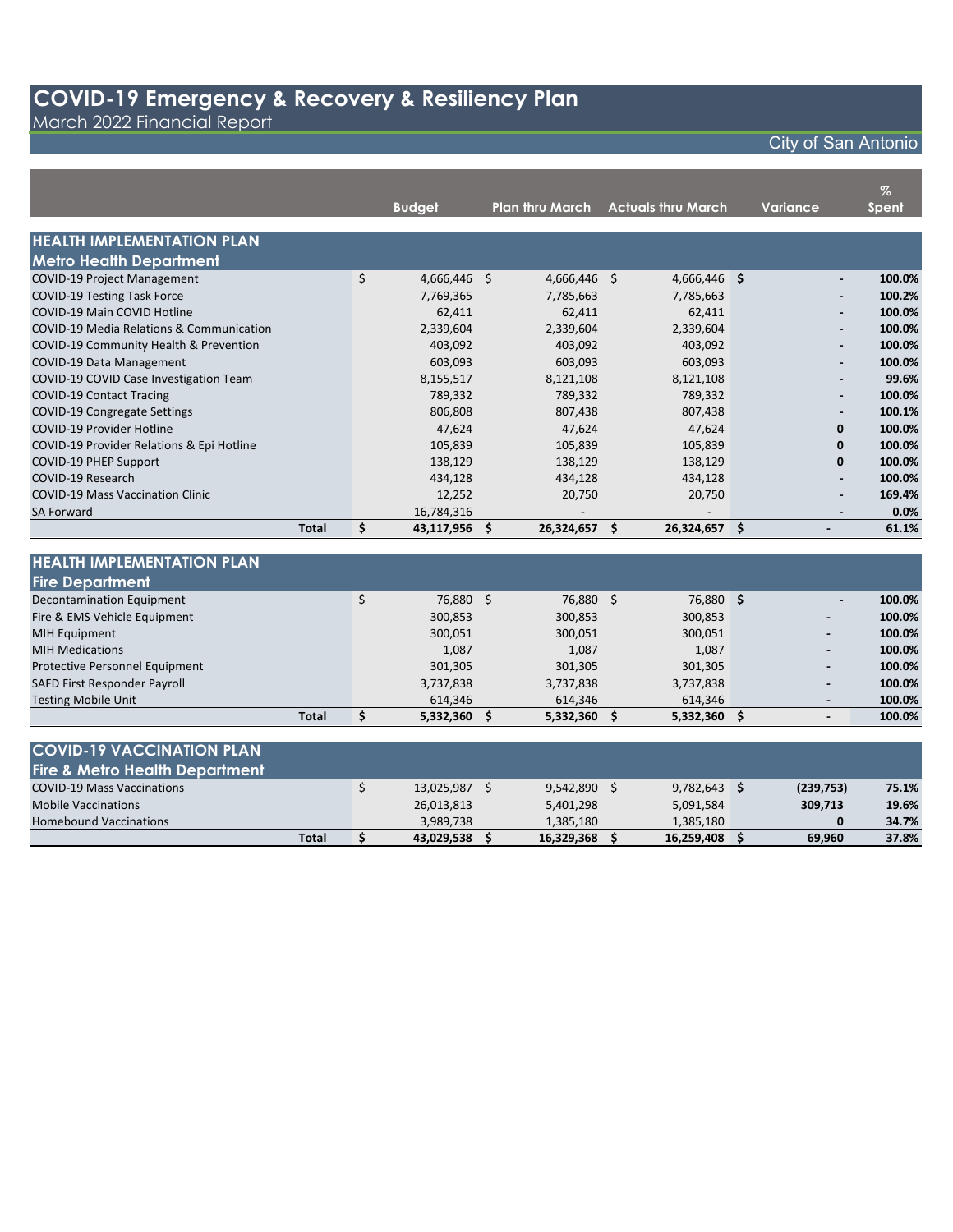### March 2022 Financial Report

|                                           |              |                      |     | Plan thru      |                    |                           |     |                 | $\%$   |
|-------------------------------------------|--------------|----------------------|-----|----------------|--------------------|---------------------------|-----|-----------------|--------|
|                                           |              | <b>Budget</b>        |     | <b>March</b>   |                    | <b>Actuals thru March</b> |     | <b>Variance</b> | Spent  |
|                                           |              |                      |     |                |                    |                           |     |                 |        |
| <b>WORKFORCE DEVELOPMENT</b>              |              |                      |     |                |                    |                           |     |                 |        |
| WF Dev Training & Development             |              | \$<br>55,135,061 \$  |     | 38,765,861 \$  |                    | 38,409,127 \$             |     | 356,734         | 69.7%  |
| <b>WF Dev Childcare</b>                   |              | 200,644              |     | 200,644        |                    | 200,644                   |     |                 | 100.0% |
|                                           | <b>Total</b> | \$<br>55,335,705     | Ŝ.  | 38,966,505     | $\mathsf{\hat{S}}$ | 38,609,771 \$             |     | 356,734         | 69.8%  |
|                                           |              |                      |     |                |                    |                           |     |                 |        |
| <b>HOUSING SECURITY</b>                   |              |                      |     |                |                    |                           |     |                 |        |
| <b>Housing Sec Domestic Violence</b>      |              | \$<br>$3,300,000$ \$ |     | $2,466,733$ \$ |                    | 2,466,733 \$              |     | (0)             | 74.7%  |
| Housing Sec Fam Ind Initiative            |              | 3,967,514            |     | 3,967,514      |                    | 3,967,514                 |     |                 | 100.0% |
| Housing Sec Fin Recovery Hub              |              | 3,518,587            |     | 3,518,587      |                    | 3,516,673                 |     | 1,914           | 99.9%  |
| Housing Sec D2D Engagement                |              | 117,745              |     | 117,745        |                    | 117,745                   |     |                 | 100.0% |
| <b>Housing Sec Homeless Shelter</b>       |              | 28,741,013           |     | 20,230,131     |                    | 21,495,072                |     | (1, 264, 941)   | 74.8%  |
| Housing Sec COVID Migrant Operation       |              | 13,198               |     | 13,198         |                    | 13,198                    |     |                 | 100.0% |
| Emergency Housing Assistance (Ph1 to 5)   |              | 157,204,326          |     | 151,570,677    |                    | 151,342,392               |     | 228,286         | 96.3%  |
| Housing Sec Rec Resource Center           |              | 187,563              |     | 187,563        |                    | 187,563                   |     |                 | 100.0% |
| Housing Sec Right to Counsel              |              | 937,080              |     | 575,633        |                    | 562,587                   |     | 13,046          | 60.0%  |
| Housing Sec Utility Assistance            |              | 411,779              |     | 411,779        |                    | 411,779                   |     |                 | 100.0% |
| Housing Sec TX Eviction Diversion Program |              | 600,000              |     | 600,000        |                    | 600,000                   |     |                 | 100.0% |
|                                           | <b>Total</b> | \$<br>198,998,805    | S.  | 183,659,560    | \$                 | 184,681,256               | -\$ | (1,021,695)     | 92.8%  |
|                                           |              |                      |     |                |                    |                           |     |                 |        |
| <b>SMALL BUSINESS</b>                     |              |                      |     |                |                    |                           |     |                 |        |
| Small Biz Microbiz Support                |              | \$<br>32,000,000 \$  |     | 32,000,000 \$  |                    | 32,000,000 \$             |     |                 | 100.0% |
| <b>Small Biz Hospitality Grants</b>       |              | 14,007,356           |     | 13,936,743     |                    | 13,936,743                |     | $\mathbf 0$     | 99.5%  |
| Small Biz D2D Engagement                  |              | 922,958              |     | 922,958        |                    | 922,958                   |     |                 | 100.0% |
| Small Biz Prot Equip & Sanitizer          |              | 1,927,811            |     | 1,927,811      |                    | 1,927,811                 |     |                 | 100.0% |
| Small Biz Fin Recovery Hub                |              | 200,000              |     | 200,000        |                    | 200,000                   |     |                 | 100.0% |
| Small Biz Job Training                    |              | 792,000              |     | 105,760        |                    | 100,849                   |     | 4,911           | 12.7%  |
| Small Biz Arts Support                    |              | 2,606,158            |     | 2,606,158      |                    | 2,606,158                 |     |                 | 100.0% |
|                                           | <b>Total</b> | \$<br>52,456,283     | \$. | 51,699,430     | Ŝ.                 | 51,694,519 \$             |     | 4,911           | 98.5%  |
|                                           |              |                      |     |                |                    |                           |     |                 |        |
| <b>DIGITAL INCLUSION</b>                  |              |                      |     |                |                    |                           |     |                 |        |
| Dig Inc Core Inf & Fiber Connections      |              | \$<br>960,000        | \$  | 74,081 \$      |                    | 74,081 \$                 |     |                 | 7.7%   |

| Dig Inc Core Inf & Fiber Connections   | 960,000 \$ | 74.081    | 74,081    | $\blacksquare$ | 7.7%   |
|----------------------------------------|------------|-----------|-----------|----------------|--------|
| Dig Inc Network Access & Wireless Mesh | 12,966,015 | 3.105.855 | 3.064.737 | 41.118         | 23.6%  |
| Dig Inc Student Home Connection        | 4,698,159  | 3,538,703 | 3.248.242 | 290.461        | 69.1%  |
| Dig Inc Recovery Portal                | 273.372    | 273.372   | 273.372   |                | 100.0% |
| <b>Total</b>                           | 18.897.546 | 6.992.011 | 6.660.432 | 331.579        | 35.2%  |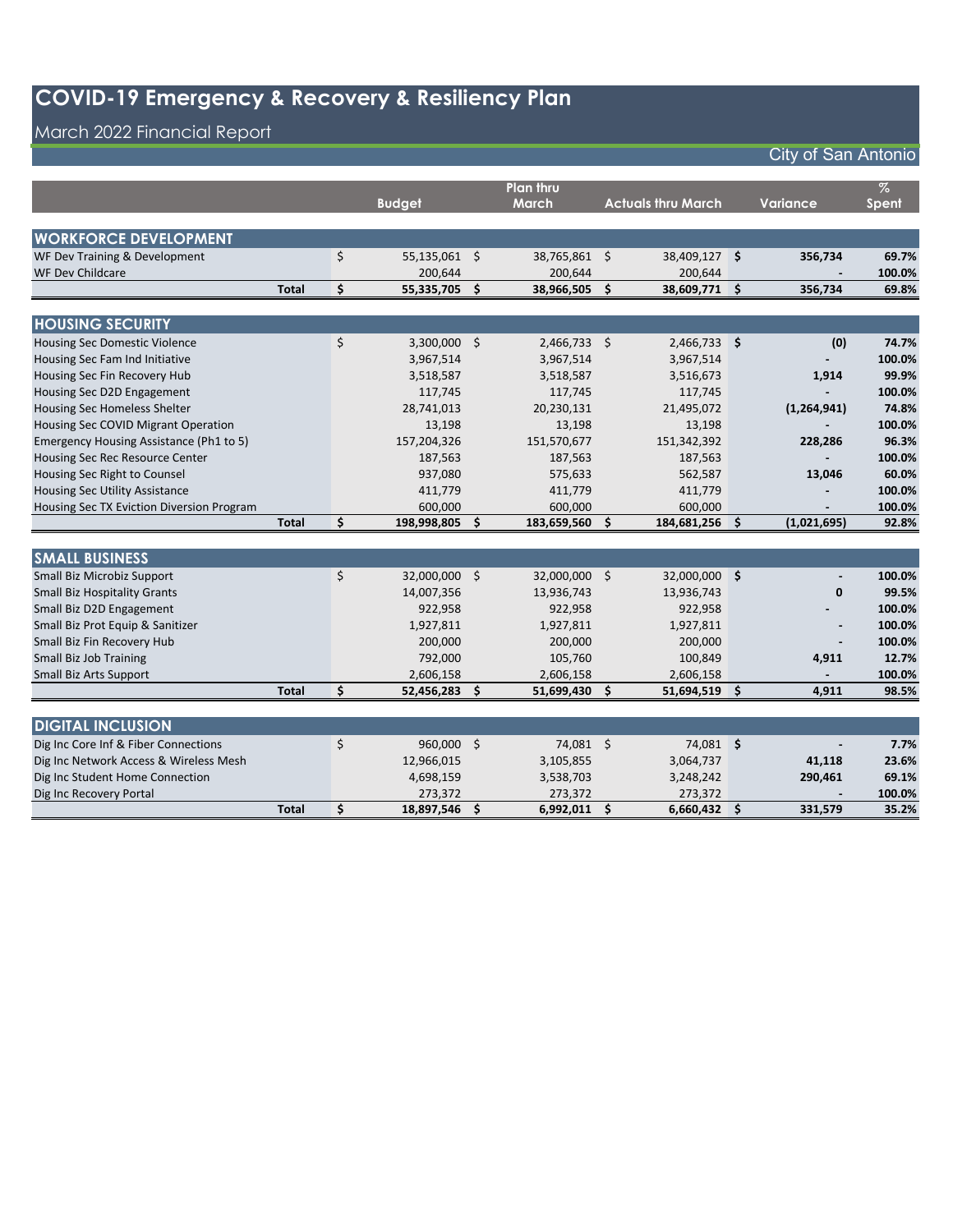March 2022 Financial Report

the control of the control of the control of the control of the control of

### City of San Antonio

**%** 

|                                                                                          |          | <b>Budget</b>        |     | <b>Plan thru March</b> |     | <b>Actuals thru March</b> | Variance                     | <b>Spent</b>     |
|------------------------------------------------------------------------------------------|----------|----------------------|-----|------------------------|-----|---------------------------|------------------------------|------------------|
|                                                                                          |          |                      |     |                        |     |                           |                              |                  |
| <b>AIRPORT</b>                                                                           |          |                      |     |                        |     |                           |                              |                  |
| <b>CARES Act Airports - Operating</b>                                                    |          | \$<br>39,708,109 \$  |     | 30,541,520 \$          |     | 30,541,520 \$             |                              | 76.9%            |
| <b>CARES Act Airports - Capital</b>                                                      |          | 4,165,607            |     | 286,966                |     | 286,966                   |                              | 6.9%             |
|                                                                                          |          |                      |     |                        |     |                           |                              |                  |
| <b>CARES Act Airports - Stinson</b>                                                      |          | 30,000               |     |                        |     |                           |                              | 0.0%             |
| <b>CRRSA Aviation - Operating</b>                                                        |          | 10,084,776           |     | 10,084,776             |     | 10,084,776                |                              | 100.0%           |
| <b>CRRSA Aviation - Stinson</b>                                                          |          | 57,162               |     | 57,162                 |     | 57,162                    | $\overline{\phantom{0}}$     | 100.0%           |
| <b>CRRSA Aviation - Concessions</b>                                                      |          | 1,075,791            |     | 1,075,791              |     | 1,075,791                 |                              | 100.0%           |
|                                                                                          | Total \$ | 55,121,445 \$        |     | 42,046,215 \$          |     | 42,046,215 \$             | $\overline{a}$               | 76.3%            |
|                                                                                          |          |                      |     |                        |     |                           |                              |                  |
| CHILD CARE AND DEVELOPMENT BLOCK GRANT                                                   |          |                      |     |                        |     |                           |                              |                  |
| Child Care and Development Block Grant 2021                                              |          | \$<br>27,515,819 \$  |     | 27,326,307 \$          |     | 27,326,307 \$             |                              | 99.3%            |
| Child Care and Development Block Grant 2022                                              |          | 11,247,141           |     | 11,247,141             |     | 11,247,141                | $\overline{\phantom{a}}$     | 0.0%             |
|                                                                                          | Total \$ | 38,762,960 \$        |     | 38,573,449 \$          |     | 38,573,449 \$             | $\blacksquare$               | 99.5%            |
|                                                                                          |          |                      |     |                        |     |                           |                              |                  |
| <b>PUBLIC SAFETY</b>                                                                     |          |                      |     |                        |     |                           |                              |                  |
| Public Safety - Byrne JAG                                                                |          | \$<br>$2,331,581$ \$ |     | $1,338,402$ \$         |     | $1,280,224$ \$            | 58,178                       | 54.9%            |
| <b>EMS</b> - Relief Fund for Healthcare Providers                                        |          | 148,707              |     | 148,707                |     | 148,707                   |                              | 100.0%           |
| Coronavirus Emergency Supplemental Funding Program                                       |          | 2,688,293            |     | 2,688,293              |     | 2,688,293                 |                              | 100.0%           |
| Assistance to Firefighters - COVID-19 Supplemental                                       |          | 355,948              |     | 346,555                |     | 346,555                   | $\overline{\phantom{a}}$     | 97.4%            |
|                                                                                          | Total \$ | $5,524,529$ \$       |     | $4,521,957$ \$         |     | 4,463,780 \$              | 58,178                       | 80.8%            |
|                                                                                          |          |                      |     |                        |     |                           |                              |                  |
| <b>HEAD START &amp; EARLY HEAD START</b>                                                 |          |                      |     |                        |     |                           |                              |                  |
| Head Start 20-21 COVID-19                                                                |          | \$<br>$2,050,788$ \$ |     | $2,050,788$ \$         |     | $2,050,788$ \$            | $\blacksquare$               | 100.0%           |
| Head Start 21-23 COVID-19                                                                |          | 1,010,960            |     | 82,636                 |     | 39,013                    | 43,622                       | 3.9%             |
| Early Head Start-CCP 19-20 COVID                                                         |          | 189,822              |     | 189,822                |     | 189,822                   |                              | 100.0%           |
| <b>Early Head Start</b>                                                                  |          | 95,819               |     | 95,819                 |     | 95,819                    |                              | 100.0%           |
|                                                                                          | Total \$ | 3,347,389 \$         |     | 2,419,064 \$           |     | 2,375,442 \$              | 43,622                       | 71.0%            |
|                                                                                          |          |                      |     |                        |     |                           |                              |                  |
| <b>SENIOR NUTRITION GRANT</b>                                                            |          |                      |     |                        |     |                           |                              |                  |
| FFCRA Senior Nutrition 19-2020                                                           |          | \$<br>437,060 \$     |     | 437,060 \$             |     | 437,060 \$                | $\blacksquare$               | 100.0%           |
| <b>Senior Nutrition Program-CARES</b>                                                    |          | 886,000              |     | 886,000                |     | 886,000                   | \$                           | 100.0%           |
|                                                                                          | Total \$ | 1,323,060            | -\$ | 1,323,060              | -\$ | $1,323,060$ \$            |                              | 100.0%           |
|                                                                                          |          |                      |     |                        |     |                           |                              |                  |
| <b>HEALTH GRANTS</b>                                                                     |          |                      |     |                        |     |                           |                              |                  |
| Health COVID Epi & Laboratory Grant                                                      |          | \$<br>$4,115,851$ \$ |     | $1,225,510$ \$         |     | $1,167,036$ \$            | 58,473                       | 28.4%            |
| Health COVID Immunization Grant                                                          |          | 617,269              |     | 397,269                |     | 346,414                   | 50,855                       | 56.1%            |
| Health COVID Immunization Grant                                                          |          | 929,009              |     | 563,971                |     | 561,133                   | 2,838                        | 60.4%            |
| <b>FEMA - Testing</b>                                                                    |          | 209,176              |     | 173,154                |     | 164,166                   | 8,988                        | 78.5%            |
| FEMA - Regional Infusion Center                                                          |          | 313,092              |     | 78,273                 |     | 78,273                    |                              | 25.0%            |
|                                                                                          | Total \$ | $6,184,397$ \$       |     | $2,438,176$ \$         |     | $2,317,023$ \$            | 121,153                      | 37.5%            |
|                                                                                          |          |                      |     |                        |     |                           |                              |                  |
| <b>OTHER GRANTS</b>                                                                      |          |                      |     |                        |     |                           |                              |                  |
| Other - Texas State Library Archives                                                     |          | \$<br>$50,000$ \$    |     | $50,000$ \$            |     | $50,000$ \$               | $\overline{\phantom{a}}$     | 100.0%           |
| Other - Cities for Financial Empowerment                                                 |          | 80,000               |     | 80,000                 |     | 79,502                    | 498                          | 99.4%            |
| Other - San Antonio Area Foundation COVID Grant<br>Other - Humanities Texas Relief Grant |          | 50,000<br>5,000      |     | 50,000<br>5,000        |     | 50,000<br>5,000           | $\qquad \qquad \blacksquare$ | 100.0%<br>100.0% |
| Other-SABCC Donation to COVID-19 Response                                                |          | 1,500                |     |                        |     |                           |                              | 0.0%             |
| Racial and Ethnic Approaches to Community Health (REACH)                                 |          | 198,000              |     | 198,000                |     | 193,825                   | 4,175                        | 97.9%            |
| <b>REACH Supplemental</b>                                                                |          | 629,640              |     | 261,205                |     | 263,936                   | (2,731)                      | 41.9%            |
| FY 2020 CSBG Program Supplemental                                                        |          | 105,026              |     | 105,026                |     | 105,026                   |                              | 100.0%           |
|                                                                                          | Total \$ | $1,119,166$ \$       |     | 749,231 \$             |     | 747,288 \$                | 1,943                        | 66.8%            |
|                                                                                          |          |                      |     |                        |     |                           |                              |                  |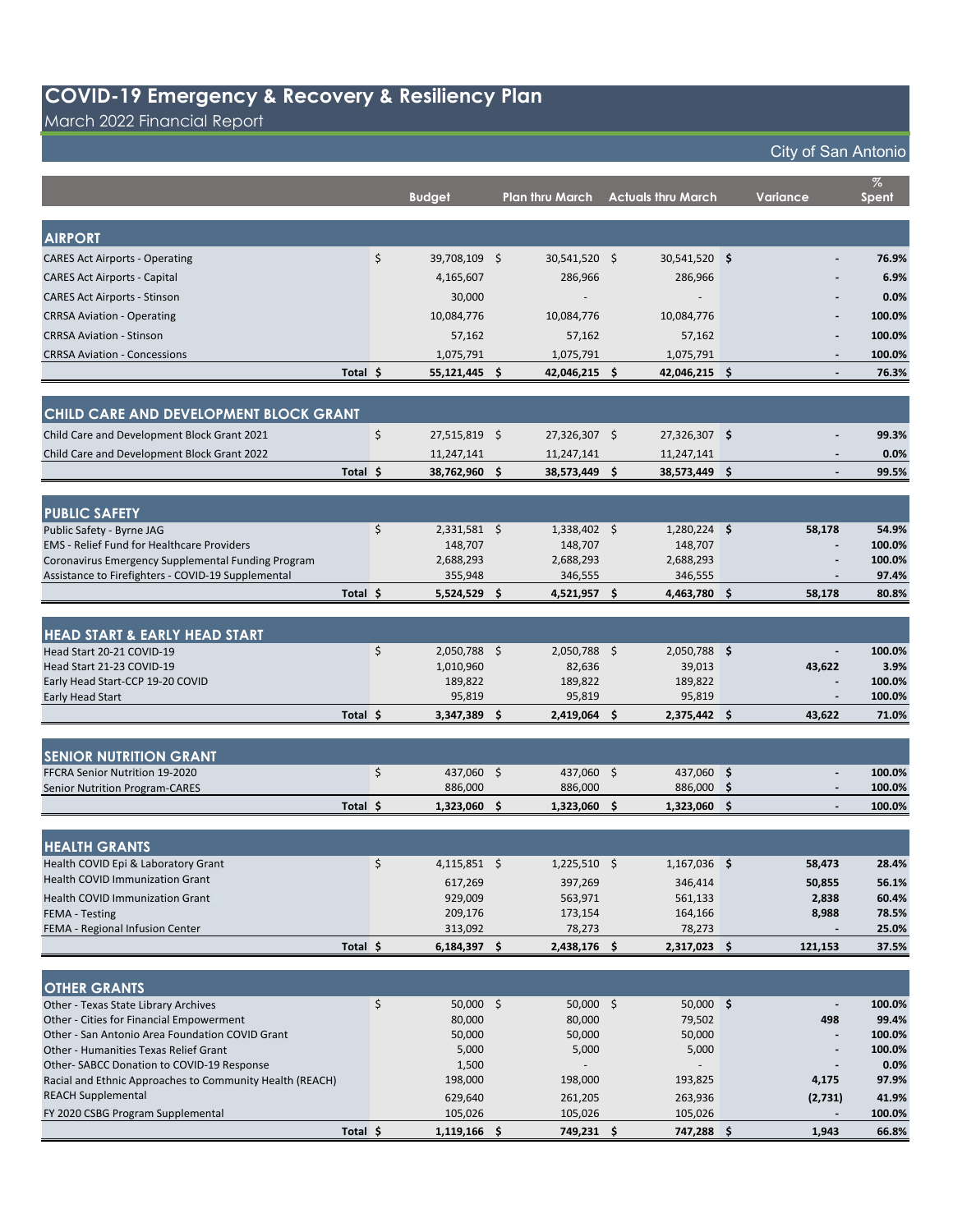#### March 2022 Financial Report

#### **Variance Explanations**

- 1 The unfavorable variance is due to note 3 and 5.
- 2 The variance is due to the spending in non-congregate sheltering. The City will be requesting the acceptance of additional reimbursement funding from FEMA in May.
- 3 COVID-19 surge impacted staffing levels that initially resulted in a delay in processing applications for the Emergency Housing Assistance Program. The processing of applications is estimated to be caught up by May 2022.
- 4 The variance in the spending is attributed to prioritizing the use of Other Federal Funds due to leveraging FEMA for the Homeless Shelter.
- 5 Favorable variance is due to actual enrollment taking longer than anticipated through March.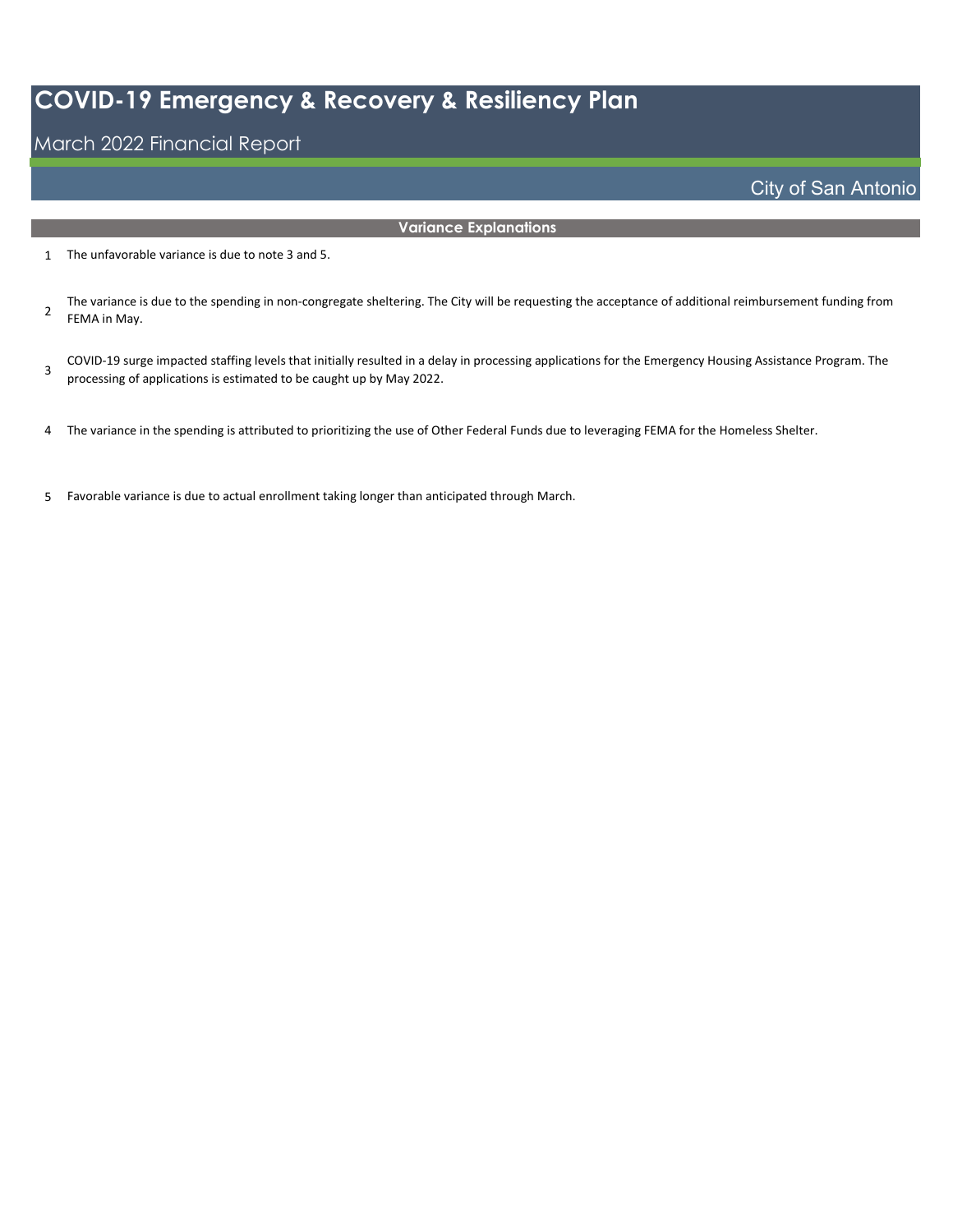### Spending Plan by Program

City of San Antonio







#### **Recovery & Resiliency Plan - Workforce Development**





2023.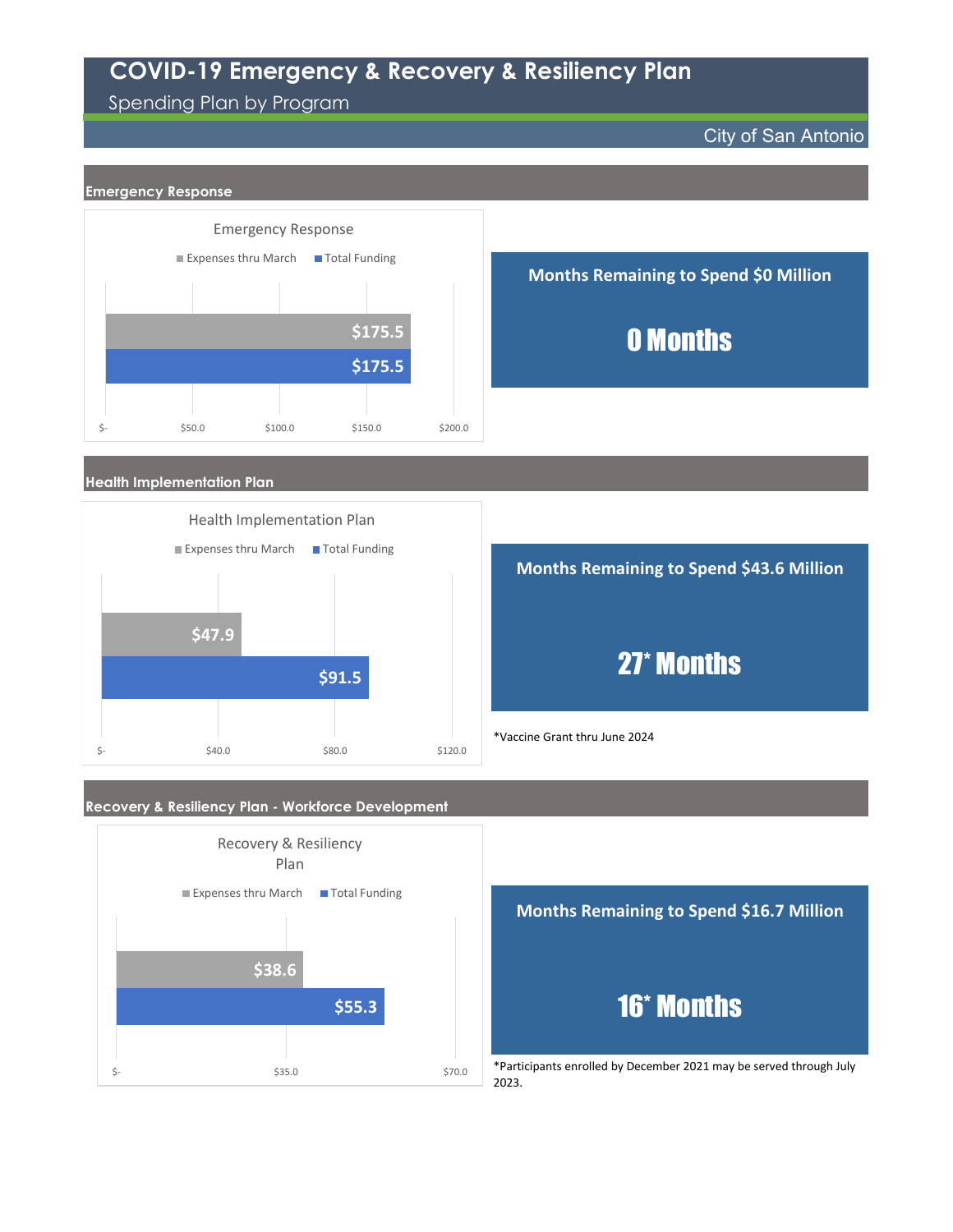Spending Plan by Program

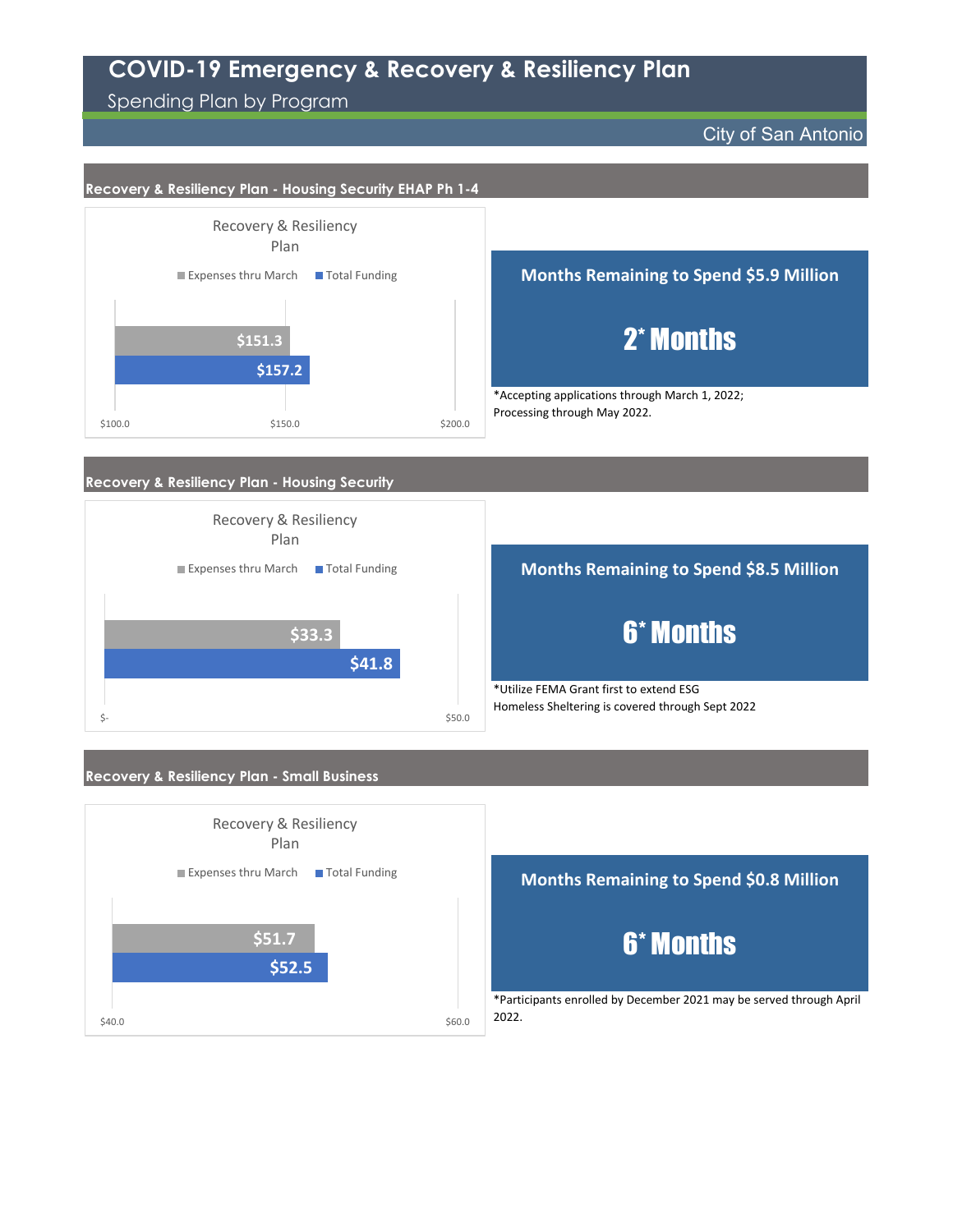### Spending Plan by Program

#### City of San Antonio

#### **Recovery & Resiliency Plan - Digital Inclusion**



\*Substantially complete by July 2022 due to supply chain issues; 4\* Months **Months Remaining to Spend \$12.2 Million**

Est. \$8.4M in savings

#### **Other CARES Programs**



**Months Remaining to Spend \$19.5 Million** 30\* Months

\* Varies by grant: Airport thru Sept 2023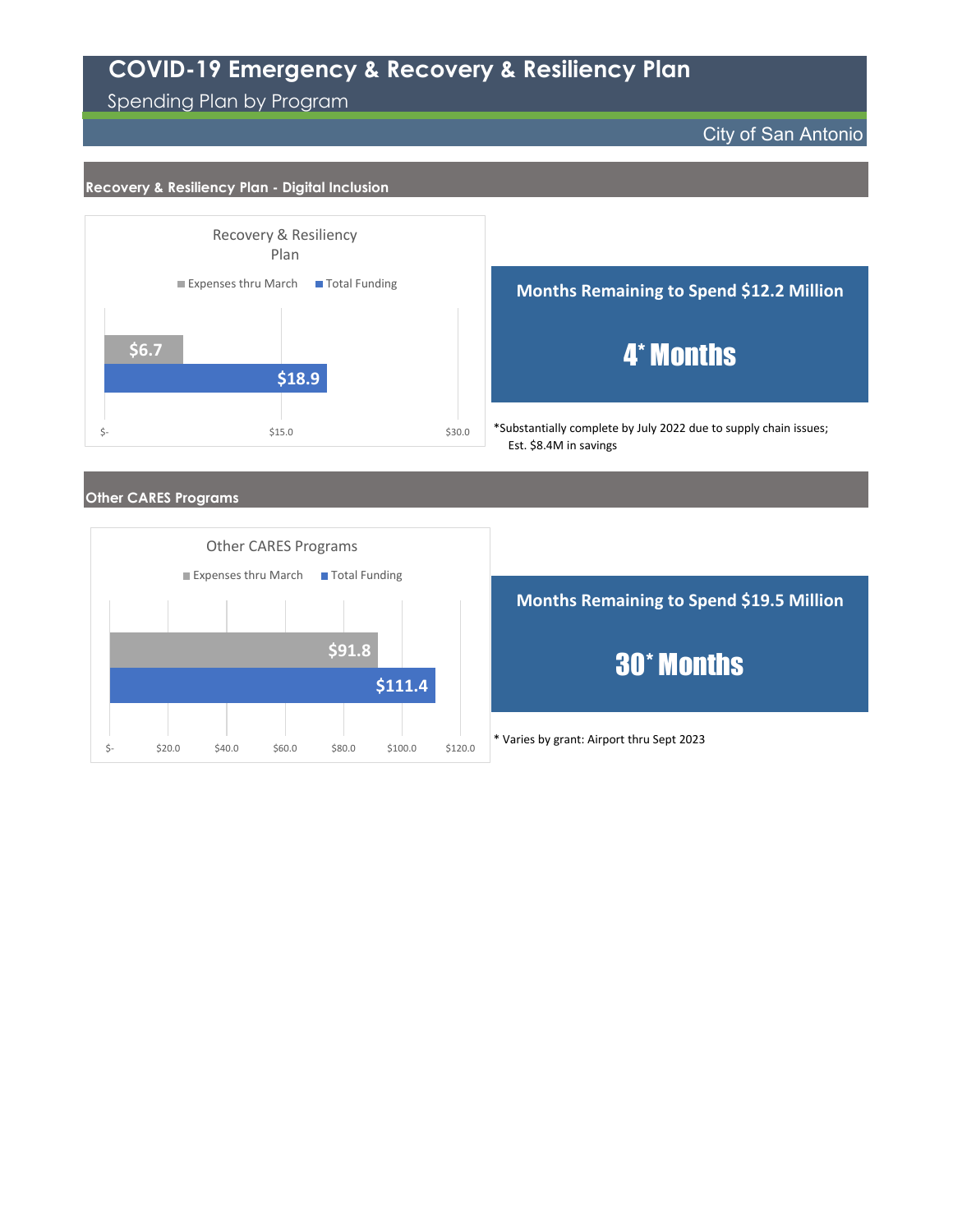Spending Plans by Funding Source

City of San Antonio

### **Coronavirus Relief Fund -\$ in Millions**



**General Fund**



**Months Remaining to Spend \$49 Million**

## 16\* Months

Notes:

1) Health Implementation Plan (HIP) thru FY22 - Anticipate \$16.7M in savings that will be reallocated to SA Forward.

2)Work Force Development budget planned thru FY21 - participants enrolled by December 2021 may be served through July 2023.

3)Digital Inclusion expenses projected through July 2022 - Anticipated \$8.4M in savings.

#### **Other Federal Grants**



**Months Remaining to Spend \$54 Million**

30\* Months